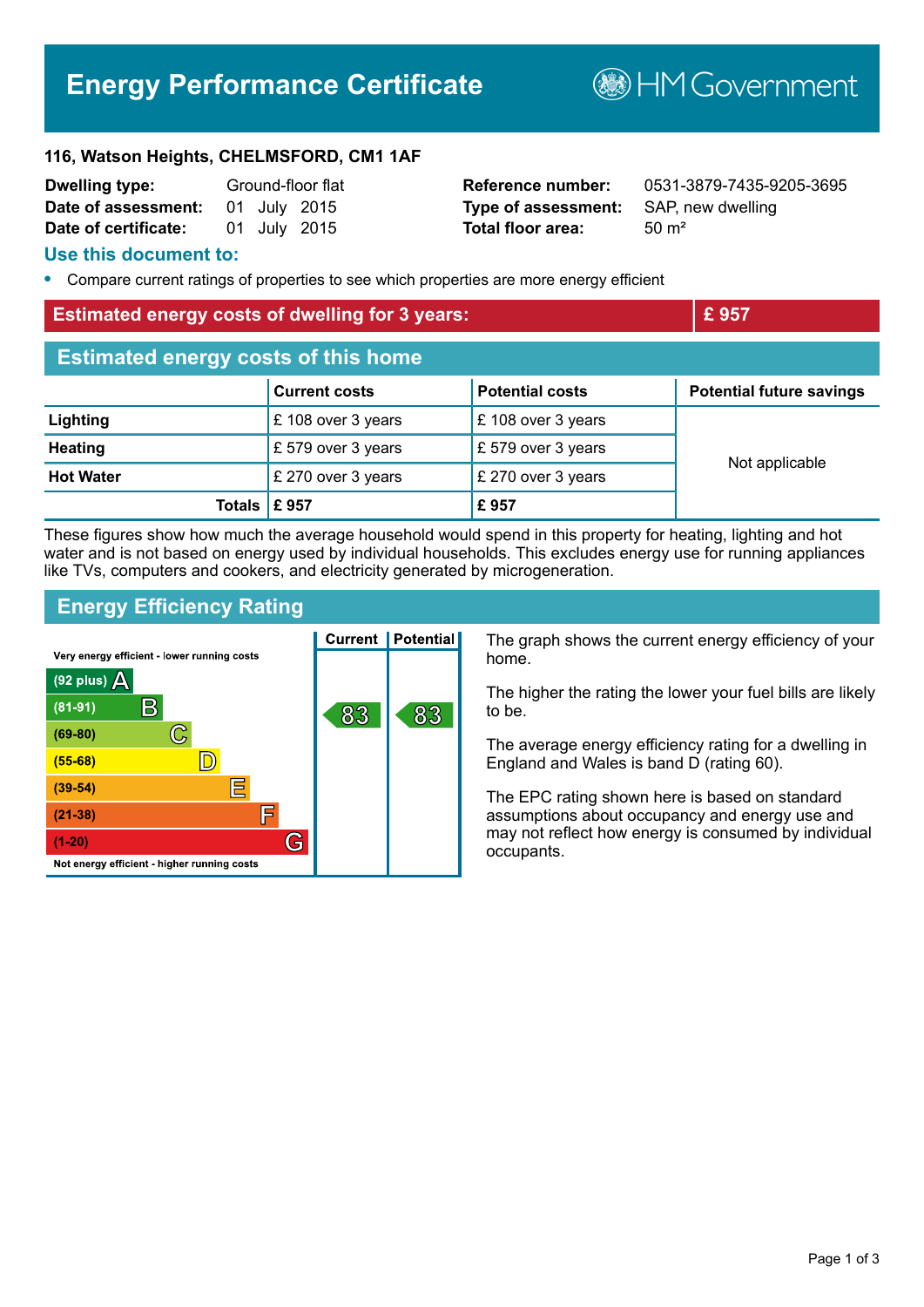# **Summary of this home's energy performance related features**

| <b>Element</b>        | <b>Description</b>                                                | <b>Energy Efficiency</b> |
|-----------------------|-------------------------------------------------------------------|--------------------------|
| Walls                 | Average thermal transmittance 0.21 W/m <sup>2</sup> K             | *****                    |
| Roof                  | (other premises above)                                            |                          |
| Floor                 | Average thermal transmittance 0.18 W/m <sup>2</sup> K             | *****                    |
| Windows               | High performance glazing                                          | *****                    |
| Main heating          | Boiler and radiators, mains gas                                   | ★★★★☆                    |
| Main heating controls | Programmer, room thermostat and TRVs                              | ★★★★☆                    |
| Secondary heating     | None                                                              |                          |
| Hot water             | From main system                                                  | ★★★★☆                    |
| Lighting              | Low energy lighting in all fixed outlets                          | *****                    |
| Air tightness         | Air permeability 2.6 m <sup>3</sup> /h.m <sup>2</sup> (as tested) | *****                    |

Thermal transmittance is a measure of the rate of heat loss through a building element; the lower the value the better the energy performance.

Air permeability is a measure of the air tightness of a building; the lower the value the better the air tightness.

Current primary energy use per square metre of floor area: 97 kWh/m² per year

# **Low and zero carbon energy sources**

Low and zero carbon energy sources are sources of energy that release either very little or no carbon dioxide into the atmosphere when they are used. Installing these sources may help reduce energy bills as well as cutting carbon. The following low or zero carbon energy sources are provided for this home:

**•** Solar photovoltaics

# **Your home's heat demand**

This table shows the energy used for space and water heating by an average household in this property.

#### **Heat demand**

| Space heating (kWh per year) | 1.415 |
|------------------------------|-------|
| Water heating (kWh per year) | 1.764 |

If you built your own home and, as part of its construction, you installed a renewable heating system, you could receive Renewable Heat Incentive (RHI) payments. The estimated energy required for space and water heating will form the basis of the payments. For more information, search for the domestic RHI on the www.gov.uk website.

#### **Recommendations**

None.